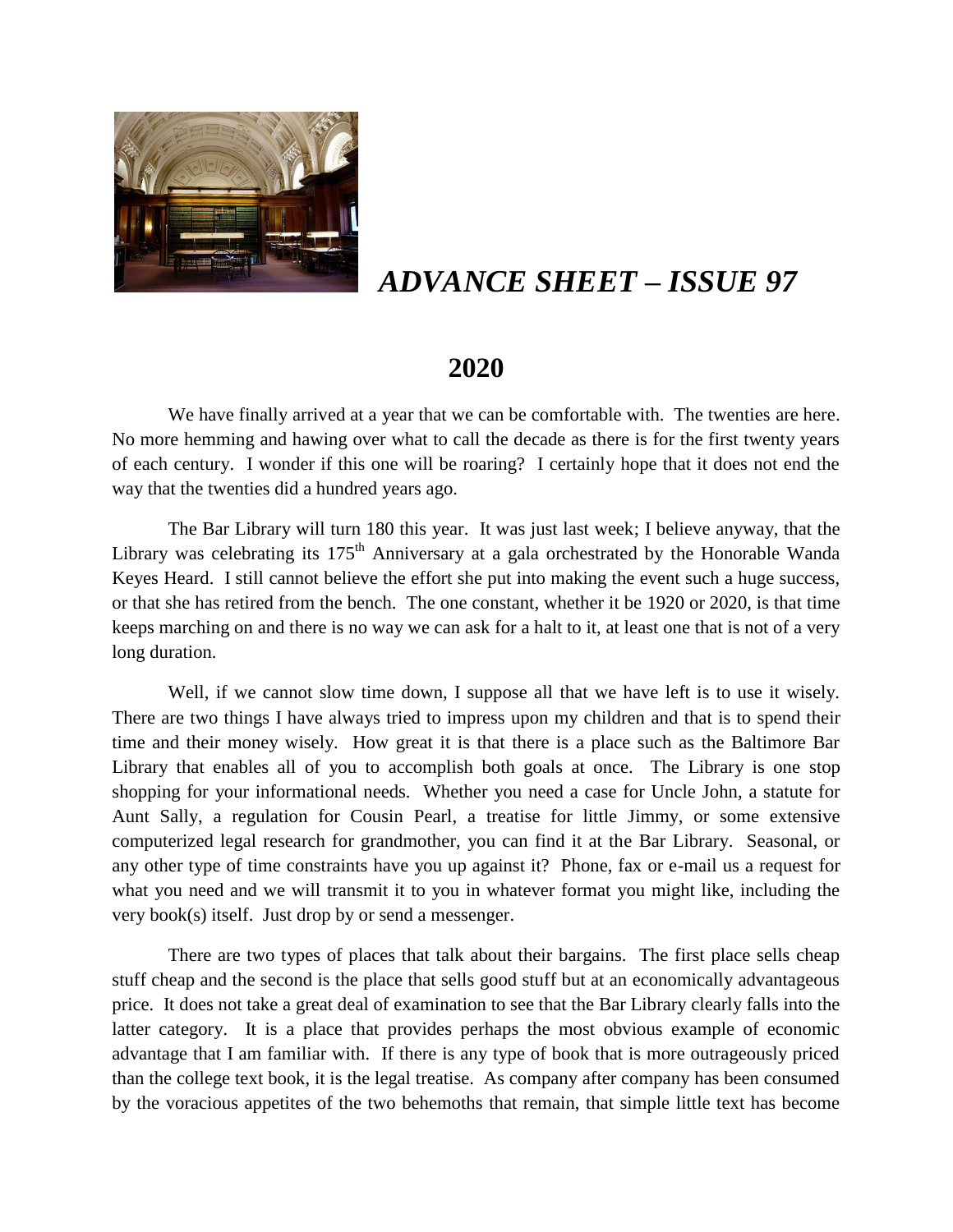that multi-volume treatise and that simple little price has become "Is that really how much it costs?" You can substitute whatever that price is for the price of a Bar Library membership. The ability to have access to everything in the Library collections, to have the ability to use that material in your very offices, to have access in the Library whether at a terminal or your own laptop, to one of the most extensive collections of Westlaw databases, which is what the Bar Library subscribes to, for only the cost of a Library membership (currently \$250), well, that would have been a bargain even in 1920.

A most Happy and Healthy New Year to everyone.

Joe Bennett

## **Hail To The Chief**

On Monday, December 23, my wife Anita and I walked into Ceremonial Courtroom 400 of the Clarence M. Mitchell, Jr. Courthouse, for one of those bittersweet occasions that all of us of a certain age are familiar with. It was to celebrate the career, on the day of her retirement, of the Chief Judge of the Circuit Court for Baltimore City, the Honorable Wanda Keyes Heard. With the President of the Bar Library Board Mr. George Liebmann en route from a trip to Europe, and unsure of whether he would be able to attend the event, the honor had fallen to me, of accepting on behalf of the Library, a wonderful portrait of the Chief Judge that had been hanging in her chambers.

Chief Judge Wanda Keyes Heard assumed a seat on the Bar Library Board in 2010. There had been an opening to the Board with the passing of one of the Library's longest serving directors, a man totally dedicated to the causes of the Library, Mr. Robert J. Thieblot, who had served on the Board since 1968, in the capacity of President from 1973 to 1975. The fact that Chief Judge Heard would assume the seat previously held by Mr. Thieblot was of particular significance to her, as she explains in her own words:

"First, let me give you the background. Robert Thieblot became a friend of my dad, Dr. Sterling Keyes while working in the school system in Baltimore City. Dad was Interim Superintendent of Baltimore City Public Schools - 1971. They worked with the school board and were involved in civil suits regarding the schools over the years. They became great friends. Fast forward to 1979... I go to law school. While in law school, I lived in Bolton Hill, on Bolton Street and the Thieblots lived on Park Ave (around the corner). Dad tells me to call Mr. Thieblot, his friend the lawyer. The Thieblots invited me to have dinner and of course, as a poor law student, I jumped at the opportunity for a "free dinner." So, I went! The dinner was amazing but they also turned out to be amazing people. Mr. Thieblot was a great attorney. Both Mrs. Thieblot and I loved the same type of art. We became fast friends and that's the story. The dinners ended once I got married in 1981 and moved away but the friendship remained.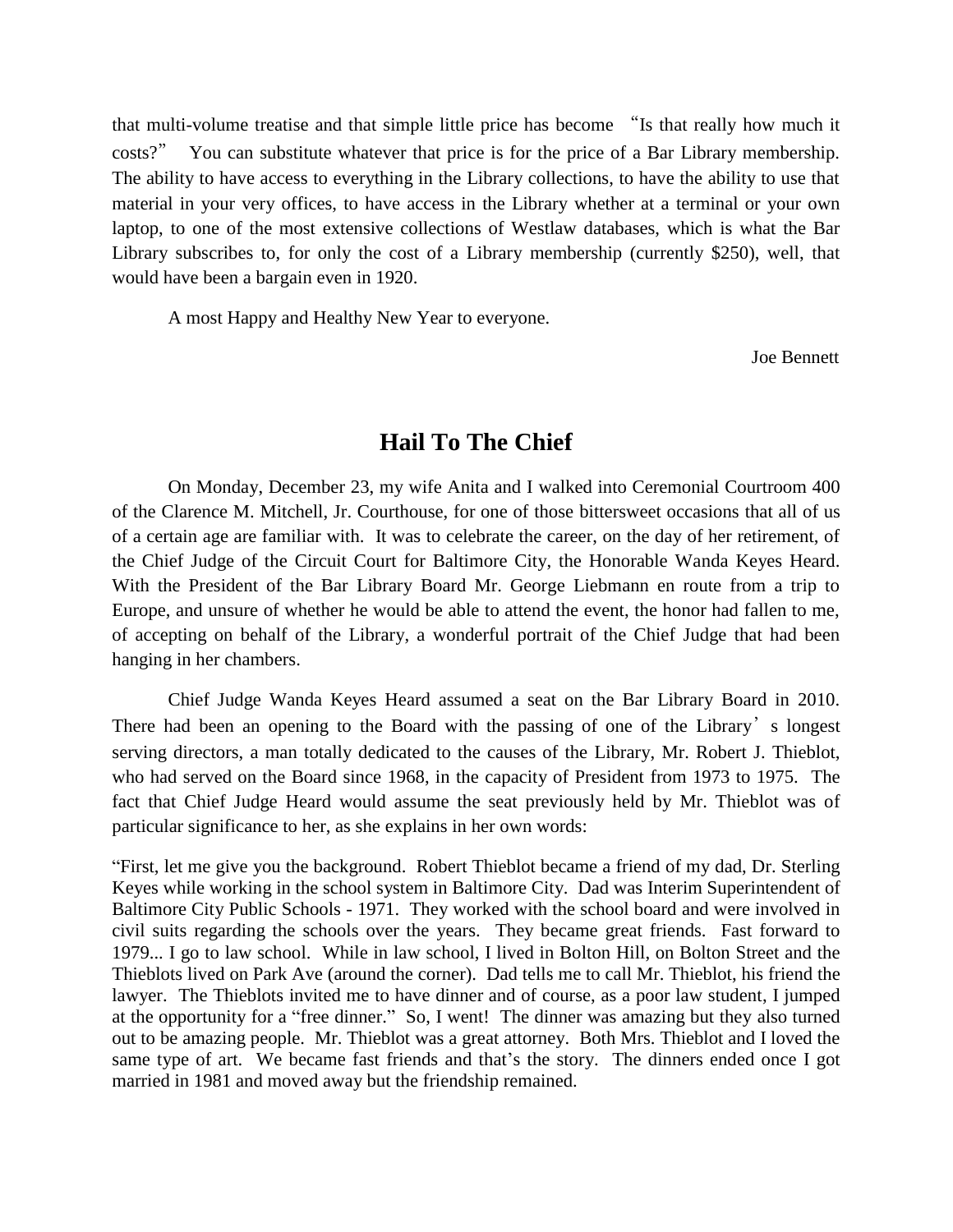Upon my hearing of the passing of Mr. Thieblot, my parents insisted on attending, traveling to Baltimore to the memorial service at the Bar Library. I had not seen Mrs. Thieblot in years when you called and invited me to serve on the Board in the "Thieblot seat." And now, once a year I get to see Mrs. Thieblot at our Annual Holiday dinner.... it's like law school all over again."

Chief Judge Heard was a very young Wanda Keyes back in the mid-1960s when her initial foray into the legal processes took place. She was in the third grade of a then segregated school system in Freeport, Long Island. Her father, alarmed at the disparity that existed in everything from classrooms to books, filed action against the school district in a case that would soon be joined by the NAACP.

Having met and known Chief Judge Heard's father, Sterling "Spence" Keyes, I would have expected nothing less, not just for his daughter, but for the other children of that system. Having won the battle, he would soon move his family to Northeast Baltimore to accept an administrative job with the city schools. In 1971 he would become interim superintendant, the first African-American to lead the district.

Chief Judge Heard graduated from UMBC in 1979 and the University of Maryland School of Law in 1982. Much of her career was spent in public service. She was an Assistant State's Attorney, Baltimore City, 1983-85; Division Chief, Sex Offense Unit, Office of the State's Attorney, Baltimore City, 1988-90; Assistant Attorney General, 1986-87; Assistant Federal Public Defender, 1987-88; Assistant United States Attorney, St. Croix Division, United States Virgin Islands, 1991-94; Chief, Criminal Division (1994); Executive Assistant United States Attorney, (1994-97); and Special Assistant to the Director (1997-98), Office of the United States Attorney, Middle District of Florida. Even in private practice it might be said she was in public service, becoming the first African-American and simultaneously the first woman attorney to be hired by the firm of Horn, Dressel & Bennett.

Chief Judge Heard was appointed to the bench in 1999 by Governor Parris N. Glendening. In over twenty years on the bench she would preside over many "famous" cases including that of "Serial" podcast subject Adnan Syed.

Other cases, however, of a variety not written about in newspapers, go much toward defining who Chief Judge Wanda Keyes Heard is and what she holds to be important. Over the years she opened her courtroom to schoolchildren for mock trials, trials at which she was the presiding judge. It was not a matter of here is some space, now I am going to lunch. Among the rogues brought to justice was Goldilocks for breaking and entering the home of the three bears and Jack for his unprovoked attack of the poor Giant, who I had the great honor of playing. The children played the prosecutor and defense, and sat on the jury, while their classmates observed the proceedings. Chief Judge Heard brought in members of the local legal community to give the children a better understanding of what was going on and the nature of actual court proceedings. In her words "Education is the way you open the door to a dream in the mind of a child."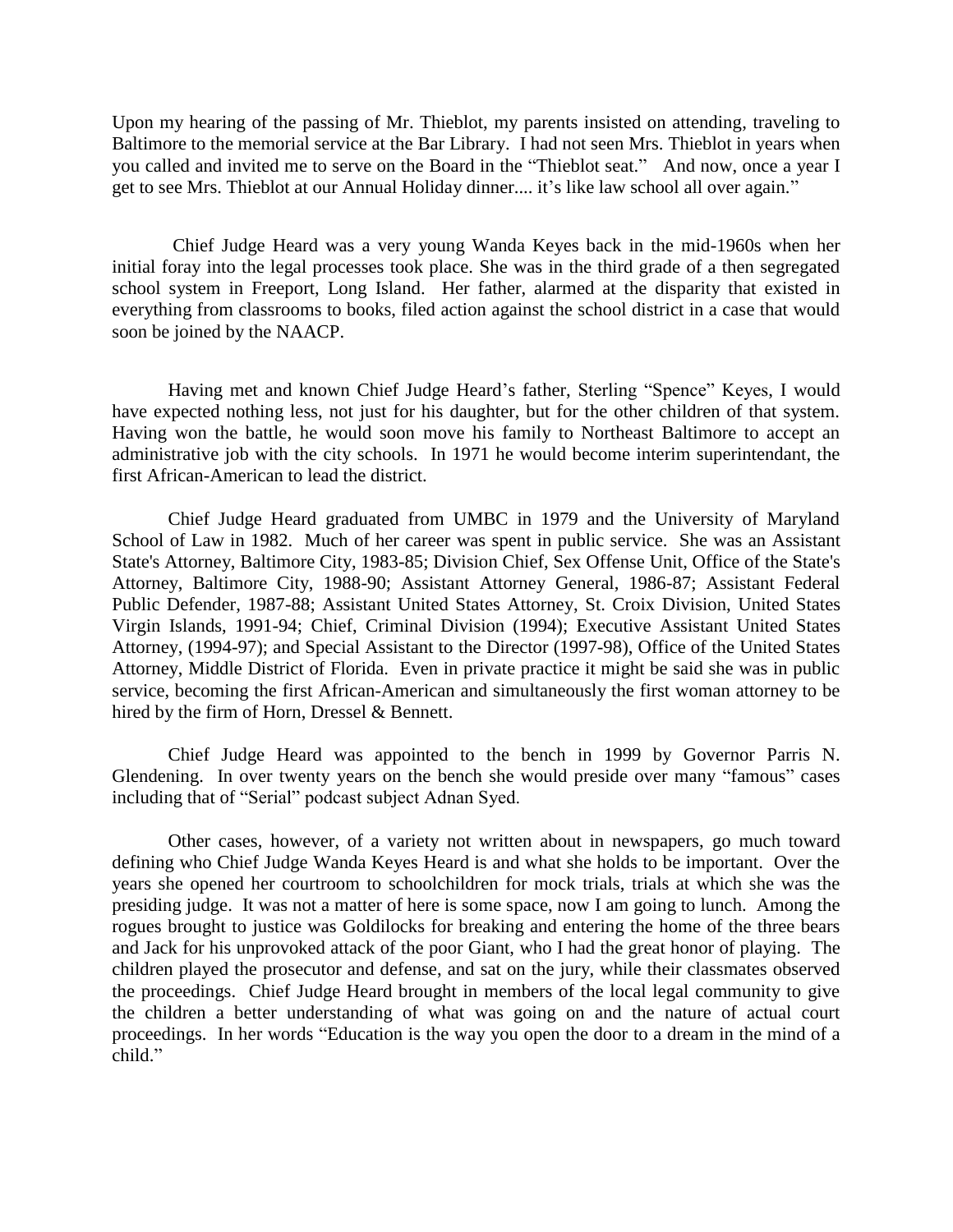What makes Chief Judge Heard's retirement quite a bit more sweet and a whole lot less bitter is that she has consented to continue serving on the Bar Library Board of Directors. Her service on the Board has been both active and productive. She is that director who is never afraid to raise her hand even if doing so is going to entail hours of work on a project. Such was the case in 2015 when she volunteered to Chair the Committee in charge of the Bar Library's 175th Anniversary celebration. Also serving on that Committee, and rendering service above and beyond, was long time Board of Director and Partner at Wright, Constable & Skeen, Howard J. Schulman, who had the following to say about Judge Heard:

"When I think of Judge Heard's many years of service on the bench, I first think of her as a teacher and have distinct recollections of her lecturing, encouraging and incentivizing troubled young people appearing before her in court as defendants in criminal cases to improve their literacy and other life skills."

To Chief Judge Wanda Keyes Heard I say thank you for your service and I look forward to seeing you at the next Meeting of the Library Board.

Joe Bennett

# **IS MARYLAND'S OATH OF OFFICE INTENTIONALLY SUBVERSIVE OF FEDERAL AUTHORITY?**

by John J. Connolly \*

### **I. Pretrial Statement**

Under the Maryland Constitution, state officials in all three branches of government must swear (or affirm) to "support" the Constitution of the United States, but to "be faithful and bear true allegiance to the State of Maryland" *and* to support the state's constitution and laws.<sup>1</sup> The obligation for state officials to support the federal constitution is a threshold requirement of the federal constitution itself,<sup>2</sup> but many states also require officials to "protect," "defend," "obey," or "bear allegiance," to the United States or the federal constitution, as well as to the state

<sup>&</sup>lt;sup>1</sup> Md. Const. art. I, § 9 ("Every person elected, or appointed, to any office of profit or trust, under this Constitution, or under the Laws, made pursuant thereto, shall, before he enters upon the duties of such office, take and subscribe the following oath, or affirmation: I, \_\_\_\_\_\_\_\_\_\_\_\_\_\_, do swear, (or affirm, as the case may be,) that I will support the Constitution of the United States; and that I will be faithful and bear true allegiance to the State of Maryland, and support the Constitution and Laws thereof; and that I will, to the best of my skill and judgment, diligently and faithfully, without partiality or prejudice, execute the office of succording to the diligently and faithfully, without partiality or prejudice, execute the office of Constitution and Laws of this State, (and, if a Governor, Senator, Member of the House of Delegates, or Judge,) that I will not directly or indirectly, receive the profits or any part of the profits of any other office during the term of my  $\arcting$  as \_\_\_\_\_\_\_\_\_\_\_\_.").

<sup>2</sup> U.S. Const. art. VI, § 3; *see also* 4 U.S.C. § 101 ("Every member of a State legislature, and every executive and judicial officer of a State, shall, before he proceeds to execute the duties of his office, take an oath in the following form, to wit: "I, A B, do solemnly swear that I will support the Constitution of the United States.").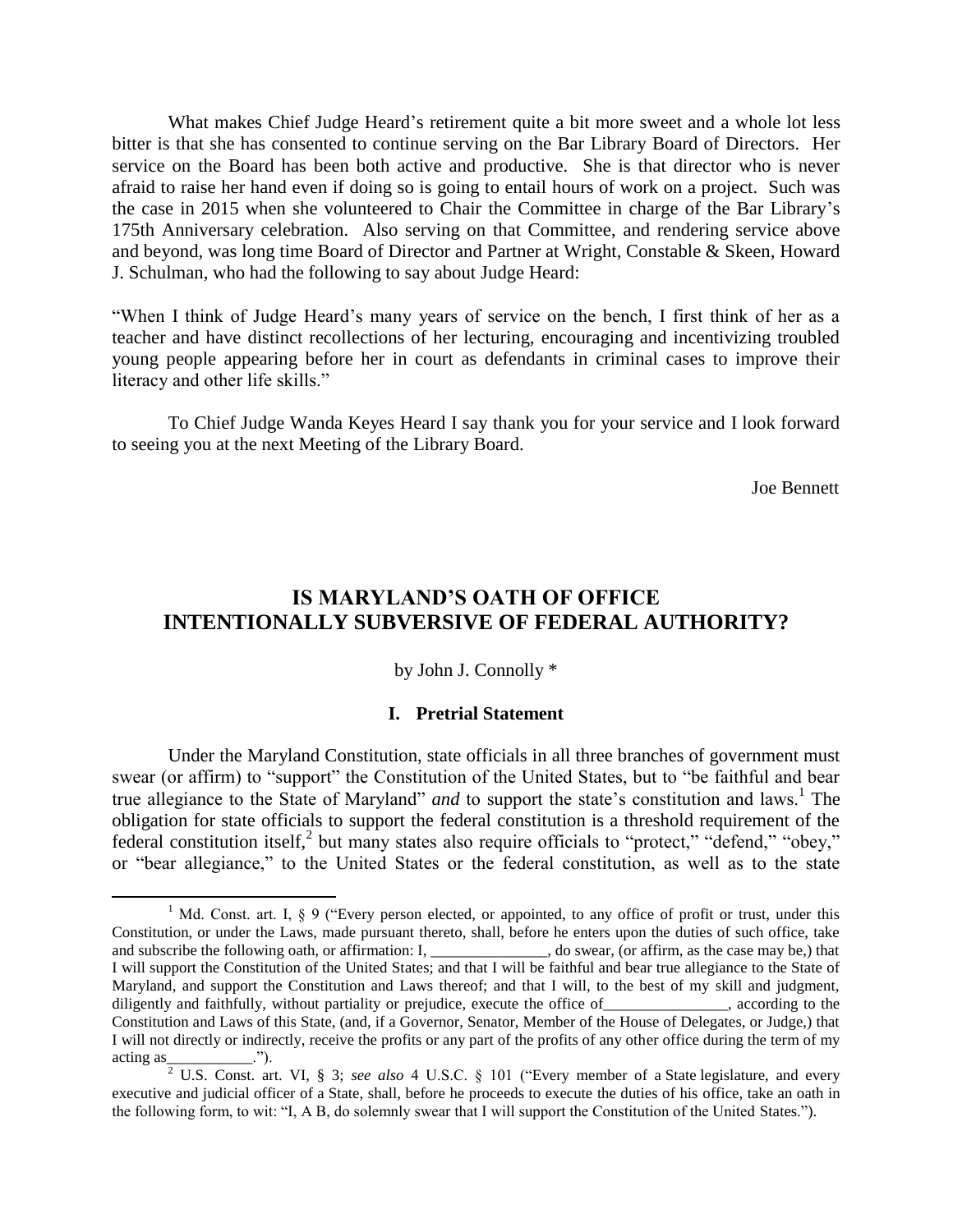government and constitution. $3$  In most other states, whatever obligations the oath of office imposes are applied equally to federal and state interests.<sup>4</sup> Under the Maryland oath, by contrast, a state official's "faith" and "allegiance" are owed to the state alone.

The Maryland oath has not materially changed since June 1, 1867, when it was introduced at the state constitutional convention in Annapolis by the Committee upon the Elective Franchise and the Qualification of Voters. The text of the oath triggered almost no recorded debate at the convention, so direct evidence of the drafters' intent is lacking. The question presented is whether the indirect evidence suggests that the oath of office was intended to repudiate federal supremacy.

## **II. Prosecution Case**

Loyalty oaths and state-versus-federal allegiances were deadly serious during the Civil War era, particularly in border states like Maryland, and disputes over these oaths were a major factor in Maryland's constitutional and political history. The people of Maryland adopted two state constitutions in rapid succession in the War era. The first, ratified in 1864 as the War raged and federal troops all but occupied the state, was the product of a majority-Unionist delegation that was largely aligned with President Lincoln's Republican party. The second, ratified in 1867 when federal troops had departed and the state's many Southern sympathizers had re-emerged, was *entirely* the product of the more conservative Democratic party. Because the Republican party essentially boycotted the vote for a new constitution, all 118 members of the 1867 Convention were Democrats, and many of them despised the federal government that was then dominated by a Republican Congress.<sup>5</sup> The Democratic dominance at the Maryland Convention foreshadowed the "Redemption" period when Reconstruction waned and Democrats re-claimed state offices throughout the former Confederacy.<sup>6</sup>

<span id="page-4-0"></span>The drafters of the 1867 Constitution – which survives today in amended form – left no doubt that their major purpose was to correct the 1864 "Republican" constitution and return the state as much as practicable to its antebellum legal climate. Many delegates believed the 1864 Constitution had been forced upon the state by the federal military's meddling in state elections.<sup>7</sup>

l

 $3 E.g.,$  Cal. Const. art. XX, § 3 ("I, \_\_\_\_\_\_\_\_\_, do solemnly swear (or affirm) that I will support and defend the Constitution of the United States and the Constitution of the State of California against all enemies, foreign and domestic; that I will bear true faith and allegiance to the Constitution of the United States and the Constitution of the State of California ….").

 $4 E.g.,$  Pa. Const. art. VI, § 3 ("I do solemnly swear (or affirm) that I will support, obey and defend the Constitution of the United States and the Constitution of this Commonwealth and that I will discharge the duties of my office with fidelity."); Va. Const. art. II, § 7 (""I do solemnly swear (or affirm) that I will support the Constitution of the United States, and the Constitution of the Commonwealth of Virginia, and that I will faithfully and impartially discharge all the duties incumbent upon me as ...................., according to the best of my ability (so help me God).").

<sup>&</sup>lt;sup>5</sup> See generally John J. Connolly, Republican Press at a Democratic Convention, at vi-ix (2018) [hereafter, "Republican Press"].

<sup>6</sup> *See* Eric Foner, A Short History of Reconstruction 247-53 (1990).

<sup>7</sup> For a Democratic-slanted account of the events impelling the 1864 Constitution, *see* III J. Thomas Scharf, History of Maryland from the Earliest Period to the Present Day, at 588-98 (1879) [hereafter, "Scharf"]. Scharf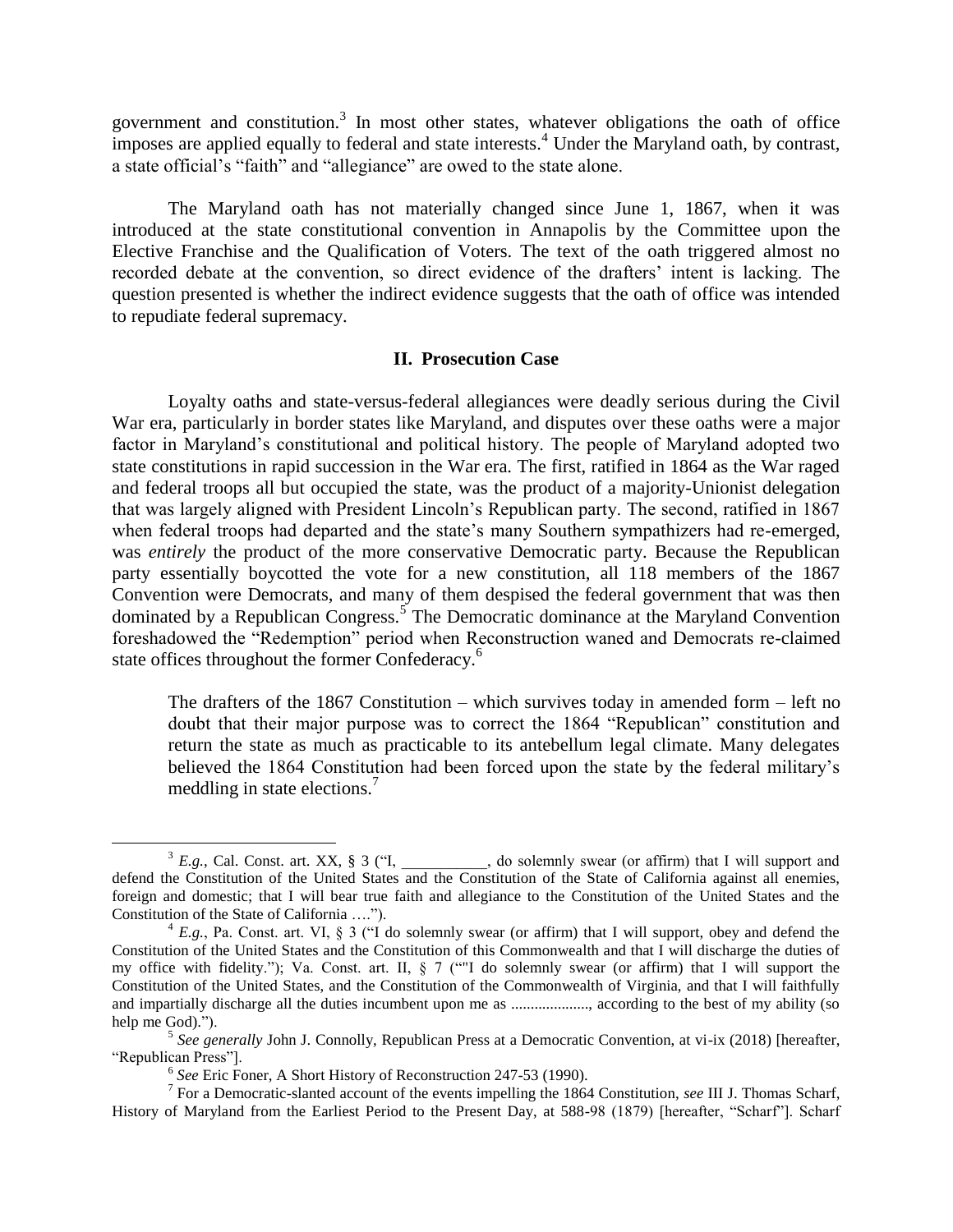A substantial minority of delegates had bitter personal reasons to distrust federal power: they were arrested by military authorities during the War and detained without trial in federal prisons.<sup>8</sup> In some cases, the military offered to release the detained officials if they would take an oath of allegiance to the United States.<sup>9</sup>

One of the chief motivations for a new convention in 1867, only three years after the last one, was the onerous loyalty oaths set forth in two provisions of the 1864 Constitution.<sup>10</sup> The 1864 oath of office required "true allegiance" to Maryland *and* to the United States, and added that "I will support, protect and defend the Constitution, Laws and Government" of the United States "as the supreme law of the land, any law or ordinance of this or any State to the contrary notwithstanding."<sup>11</sup> Those averments were relatively benign, but the 1864 oath of office further stated that "I have never directly or indirectly by word, act or deed, given any aid, comfort or encouragement to those in rebellion against the United States" and that "I will … protect and defend the Union of the United States, and not allow the same to be broken up and dissolved …." A counterpart oath that applied to both voters and office-holders included even more detailed affirmations of loyalty to the United States (e.g., "I have never expressed a desire for the triumph of said enemies over the arms of the United States").<sup>12</sup> Many delegates could not have taken these oaths in 1867, and together the oaths offended such a substantial portion of the state as to impel a new constitutional convention. The delegates elected in the vote for a new convention knew their constituents wanted the loyalty oaths eliminated.

Given this background, it is hardly surprising that the 1867 Constitution was deeply reactionary to federal authority. The delegates' treatment of slavery, for instance, contravened Radical Republican ideals for Reconstruction. By 1867, slavery had been banned by the Thirteenth Amendment, so the delegates could not reverse the pre-existing ban on slavery imposed by the state's 1864 constitution. (And most delegates would not have favored a return to slavery although, amazingly, a few did.<sup>13</sup>) But substantially all delegates wanted compensation from the federal government for the state's former slave-holders, in flagrant violation of the (not yet ratified) Fourteenth Amendment.<sup>14</sup> The 1867 Constitution's tepid re-affirmation of abolition was notable mostly because it expressly demanded compensation from federal funds.<sup>15</sup>

fought for the Confederacy during the War and his histories of Maryland and Baltimore, although prodigiously detailed, are comically one-sided defenses of the Southern viewpoint during the War era.

<sup>8</sup> *See* Republican Press, *supra* n[. 5,](#page-4-0) at xi-xii & n. 33.

<sup>&</sup>lt;sup>9</sup> See George William Brown, Baltimore and the Nineteenth of April, 1861, at 109 (1887). Brown himself was offered release if he did not "pass south of the Hudson River." He declined the condition. *See id.*

<sup>&</sup>lt;sup>10</sup> See Debates of the Maryland Constitutional Convention of 1867, at preface by Frank A. Richardson (Philip B. Perlman, ed. 1923) [hereafter, "Perlman"]; *id.* at 523 (discussing "Test Oath in Constitution of 1864")

 $11$  Md. Const. (1864), art. I, § 7.

<sup>12</sup> *See* Republican Press, *supra* n. [5,](#page-4-0) at 200 n.188; Md. Const. (1864), art. I, § 4.

<sup>13</sup> *See* Republican Press, *supra* n. [5,](#page-4-0) at 169-177.

<sup>&</sup>lt;sup>14</sup> See U.S. Const. amend. XIV, § 4 ("neither the United States nor any State shall assume or pay ... any claim for the loss or emancipation of any slave; but all such debts, obligations and claims shall be held illegal and void").

<sup>&</sup>lt;sup>15</sup> See Md. Const. (1867), Decl. Rts. art. 24 ("That slavery shall not be re-established in this State, but having been abolished, under the policy and authority of the United States, compensation, in consideration therefor, is due from the United States."); *compare* Md. Const. (1864), Decl. Rts. art. 24 ("That hereafter, in this State, there shall be neither slavery nor involuntary servitude, except in punishment of crime, whereof the party shall have been duly convicted: and all persons held to service or labor as slaves are hereby declared free.").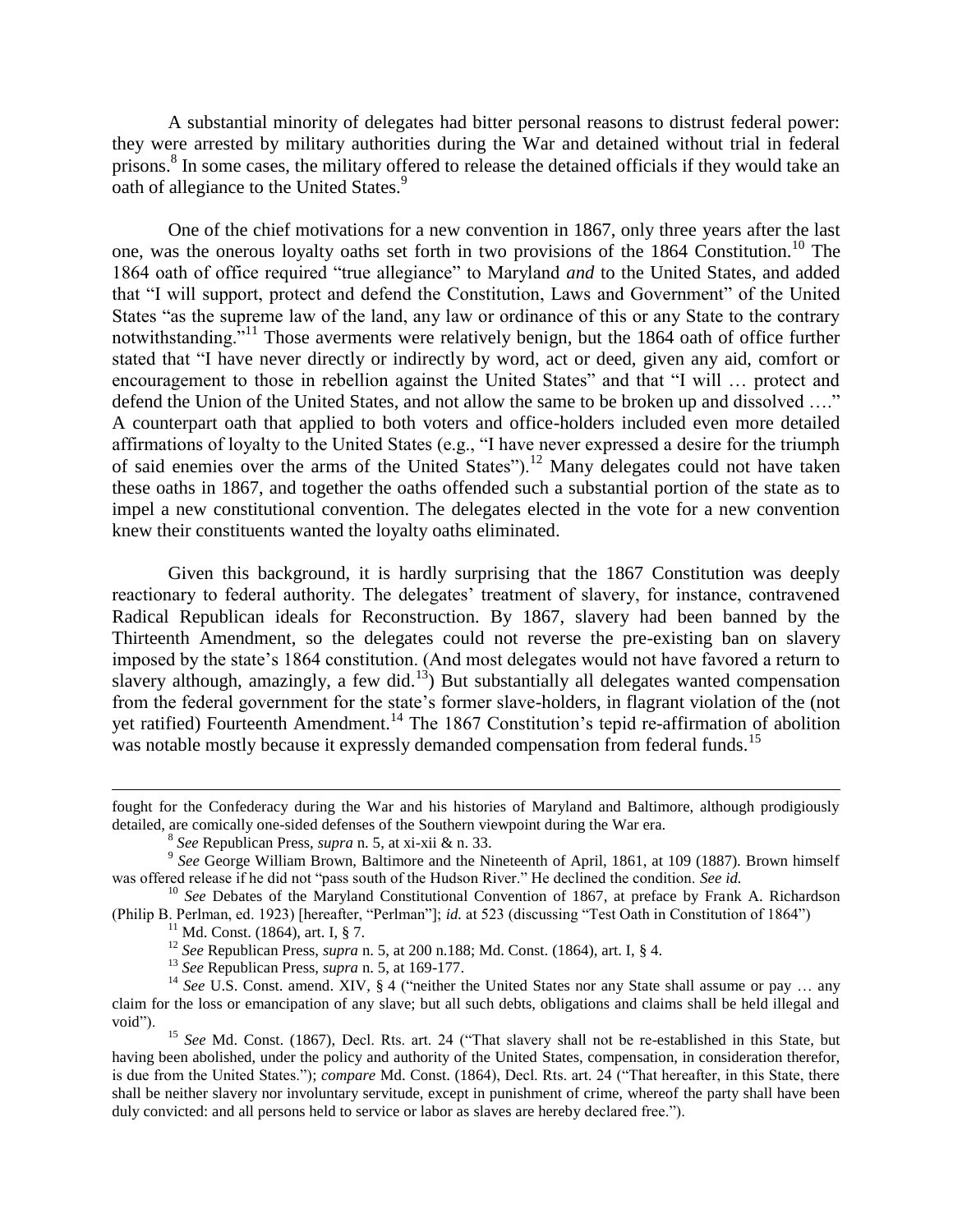The 1867 delegates continually decried the nascent civil rights laws emerging from Washington, including the Civil Rights Act of 1866 enacted the prior year, and the Fourteenth Amendment that was then circulating among the states (and which Maryland had declined to ratify in the preceding legislative session). They flatly refused to give African-Americans the right to vote, to hold office, to serve on juries, or to attend public schools. They congratulated themselves for giving African-Americans a right to testify in court, but they diminished the right by making it subject to elimination or modification by the General Assembly. The delegates also added provisions to the new constitution that were intended to thwart federal civil rights laws and, perhaps, federal authority in general. These included a voter registry that would be controlled by state officials and would provide ample grounds to discourage blacks from exercising a federally imposed right to vote.<sup>16</sup>

Other provisions in the new state constitution reflected a states-right subtext. A new clause that protected the right of habeas corpus – without exception for rebellion or insurrection or anything else – was almost certainly a rebuke of Lincoln's practice of arresting Maryland officials during the War and detaining them without trial.<sup>17</sup> If someone missed the point, a separate provision declared "That the provisions of the Constitution of the United States, and of this State, apply, as well in time of war, as in time of peace; and any departure therefrom, or violation thereof, under the plea of necessity, or any other plea, is subversive of good Government, and tends to anarchy and despotism."<sup>18</sup> The 1867 delegates added a new and entirely superfluous provision that tracked the language of the federal Tenth Amendment.<sup>19</sup> And they reinforced an existing provision "That the people of this State ought to have the sole and exclusive right of regulating the internal government and police thereof" by adding to the end "as a free, sovereign and independent State."<sup>20</sup> Discussion about these provisions on the floor of the convention, although generally brief, reflected continuing fervor for states' rights among some of the delegates. $21$ 

Finally, the delegates weakened a provision from the 1864 Constitution stating that "The Constitution of the United States, and the laws made in pursuance thereof, being the supreme law of the land, every citizen of this State owes paramount allegiance to the Constitution and Government of the United States, and is not bound by any law or ordinance of this State in contravention or subversion thereof. $22$  The comparable provision in the 1867 Constitution maintained the supremacy of federal law but eliminated the duty of "paramount allegiance to the

 $\overline{\phantom{a}}$ 

<sup>16</sup> *See* Republican Press, *supra* n. [5,](#page-4-0) at 361 n.284.

<sup>&</sup>lt;sup>17</sup> See Md. Const., art. III, § 55 ("The General Assembly shall pass no Law suspending the privilege of the Writ of *Habeas Corpus*."); *see also* John J. Connolly, *Habeas Corpus in Maryland* in The Maryland Constitution at 150: A Symposium and Appraisal (John J. Connolly, ed.) (Baltimore Bar Library 2017).

<sup>18</sup> *See* Md. Const. (1867) Decl. Rts. art. 44; *see also* Republican Press, *supra* n. [5,](#page-4-0) at 32 (introduction of provision); *id.* at 71-72 (editorial in the *Baltimore American and Commercial Advertiser* interpreting proposed Article 44 as "altogether insubordinate and revolutionary").

<sup>19</sup> *See* Md. Const., Decl. Rts. art. 3 ("The powers not delegated to the United States by the Constitution thereof, nor prohibited by it to the States, are reserved to the States, respectively, or to the People thereof.").

<sup>20</sup> Republican Press, *supra* n. [5,](#page-4-0) at 116; *compare* Md. Const. (1867), Decl. Rts. art. 4 *with* Md. Const. (1864), Decl. Rts. art. 3.

<sup>21</sup> *See* Republican Press, *supra* n. [5,](#page-4-0) at 118-19 & n. 126.

<sup>22</sup> *See* Md. Const. (1864), Decl. Rts. art. 5.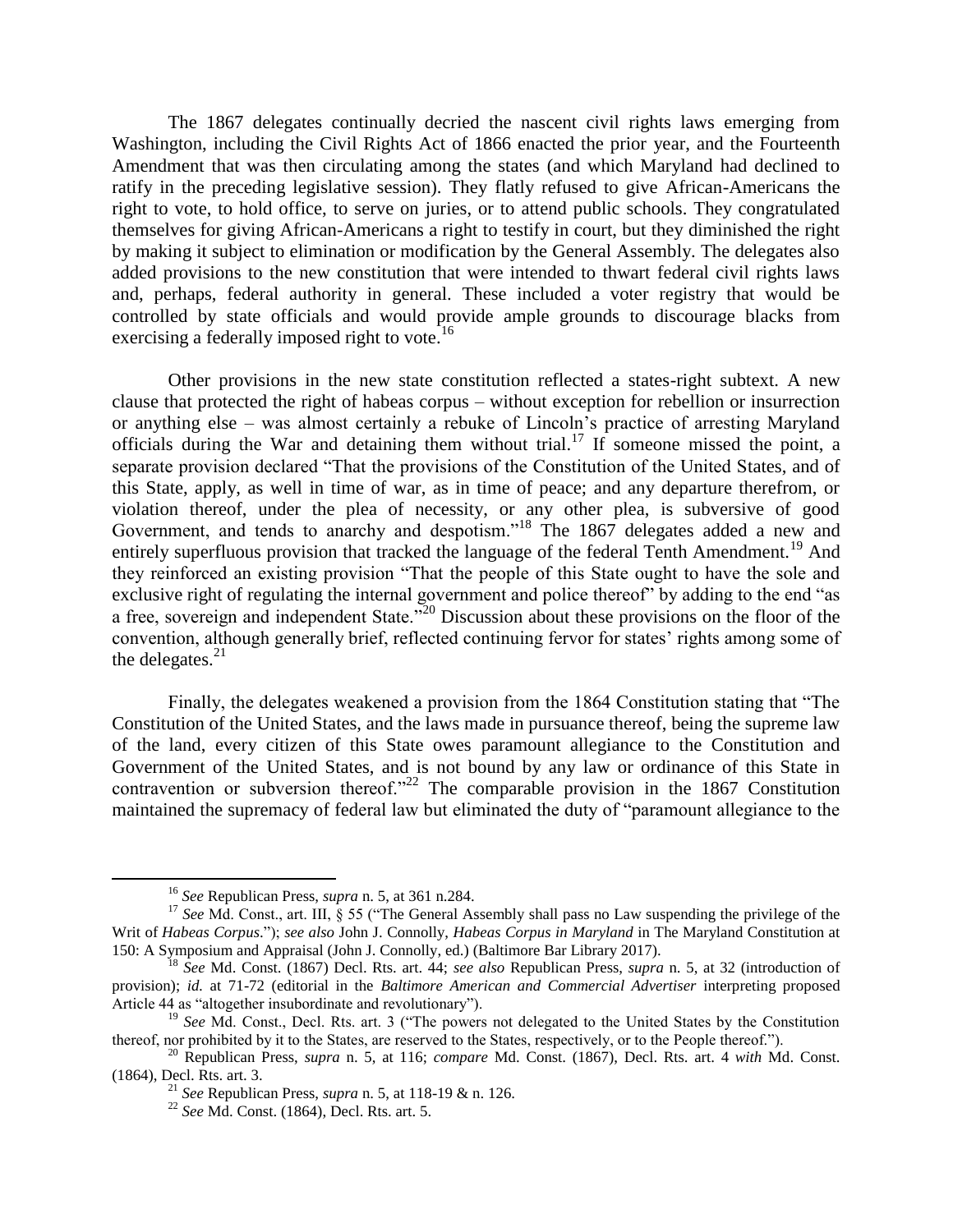Constitution and Government of the United States."<sup>23</sup> One delegate considered the 1864 provision to be "a gross political heresy, from gross political heretics."<sup>24</sup>

In the end, the textual changes to the oath of office from 1864 to 1867 are the best evidence of the delegates' intent. While the 1867 Constitution included a duty of *support* for the federal constitution and a recognition of the supremacy of federal law, the new Constitution eliminated a duty of *allegiance* to the federal government while simultaneously imposing a duty of allegiance to the state government. Critically, the delegates banned the General Assembly from prescribing any oath other than what the Constitution required,  $25$  which effectively prohibited legislative modification of the oath. This provision is especially significant because the 1864 Constitution allowed the General Assembly to restore full voting privileges to Southern sympathizers by a two-thirds vote of each house.<sup>26</sup> When Democrats regained control of the General Assembly in the election of 1866, they relied on the exception to re-enfranchise and requalify all former Southern supporters through a single bill.<sup>27</sup> The new law required oaths from would-be voters<sup>28</sup> and office holders,<sup>29</sup> and each oath required allegiance to the United States. Yet with those oaths fresh in their minds, the 1867 delegates eliminated the duty of allegiance to the United States from the new oath.

On this record, there is little doubt that the 1867 oath of office intentionally requires allegiance to the state government *over* the federal government. *Allegiance*, moreover, was not a synonym for *support*: it meant at the time, and still means, the duty a citizen owes to a government in return for protection from the government.<sup>30</sup> In modern times, it is difficult to envision the State of Maryland protecting its citizens from invasion by a foreign enemy, much less a domestic enemy in the form of the federal government. But Maryland's oath of office was drafted only two years after the end of a war between 10 former U.S. states and the United

<sup>&</sup>lt;sup>23</sup> See Md. Const., Decl. Rts. art. 2 ("The Constitution of the United States, and the Laws made, or which shall be made, in pursuance thereof, and all Treaties made, or which shall be made, under the authority of the United States, are, and shall be the Supreme Law of the State; and the Judges of this State, and all the People of this State, are, and shall be bound thereby; anything in the Constitution or Law of this State to the contrary notwithstanding.").

<sup>24</sup> Republican Press, *supra* n. [5,](#page-4-0) at 102 (statement of Mr. Nelson); *see also id.* at 93 (proposed amendment by Mr. Peters that would have made the Maryland Constitution "the supreme law of this State, except when it may be in conflict with the Constitution of the United States … and if any conflict should arise … [it] must be submitted to and settled by the proper tribunals").

<sup>25</sup> *See* Md. Const. (1867), Decl. Rts. art. 37 ("nor shall the Legislature prescribe any other oath of office than the oath prescribed by this Constitution"); Republican Press, *supra* n[. 5,](#page-4-0) at 218-19 & n. 205.

<sup>26</sup> *See* Md. Const. (1864), art. I, § 4 .

<sup>27</sup> *See* 1867 Md. Laws ch. 17.

<sup>&</sup>lt;sup>28</sup> *See* 1867 Md. Laws ch. 17 ("I, \_\_\_\_, do swear or affirm, that I am a citizen of the United States, and that I will bear true faith and allegiance to the United States, and support the Constitution and laws thereof as the Supreme Law of the land, any law or ordinance of any State to the contrary notwithstanding, that I will in all respects demean myself as a loyal citizen of the United States, and I make this oath or affirmation without any reservation or evasion, and believe it to be binding on me.").

<sup>&</sup>lt;sup>29</sup> See 1867 Md. Laws ch. 17 (".... I do further swear or affirm, that I will bear true allegiance to the State of Maryland and support the Constitution and laws thereof, and that I will bear true allegiance to the United States, and support, protect and defend the Constitution, laws and Government thereof as the Supreme law of the land, any law or ordinance of this or any State to the contrary notwithstanding and I do further swear or affir, that I will to the bewst of my ability, protect and defend the Union of the United States, and not allow the same to be broken up and dissolved, or the Government thereof to be destroyed under any circumstances….").

<sup>30</sup> *See Inglis* v. *Trustees of Sailor's Snug Harbour*, 3 Pet. 99, 155 (1830) (opinion of Story, J.).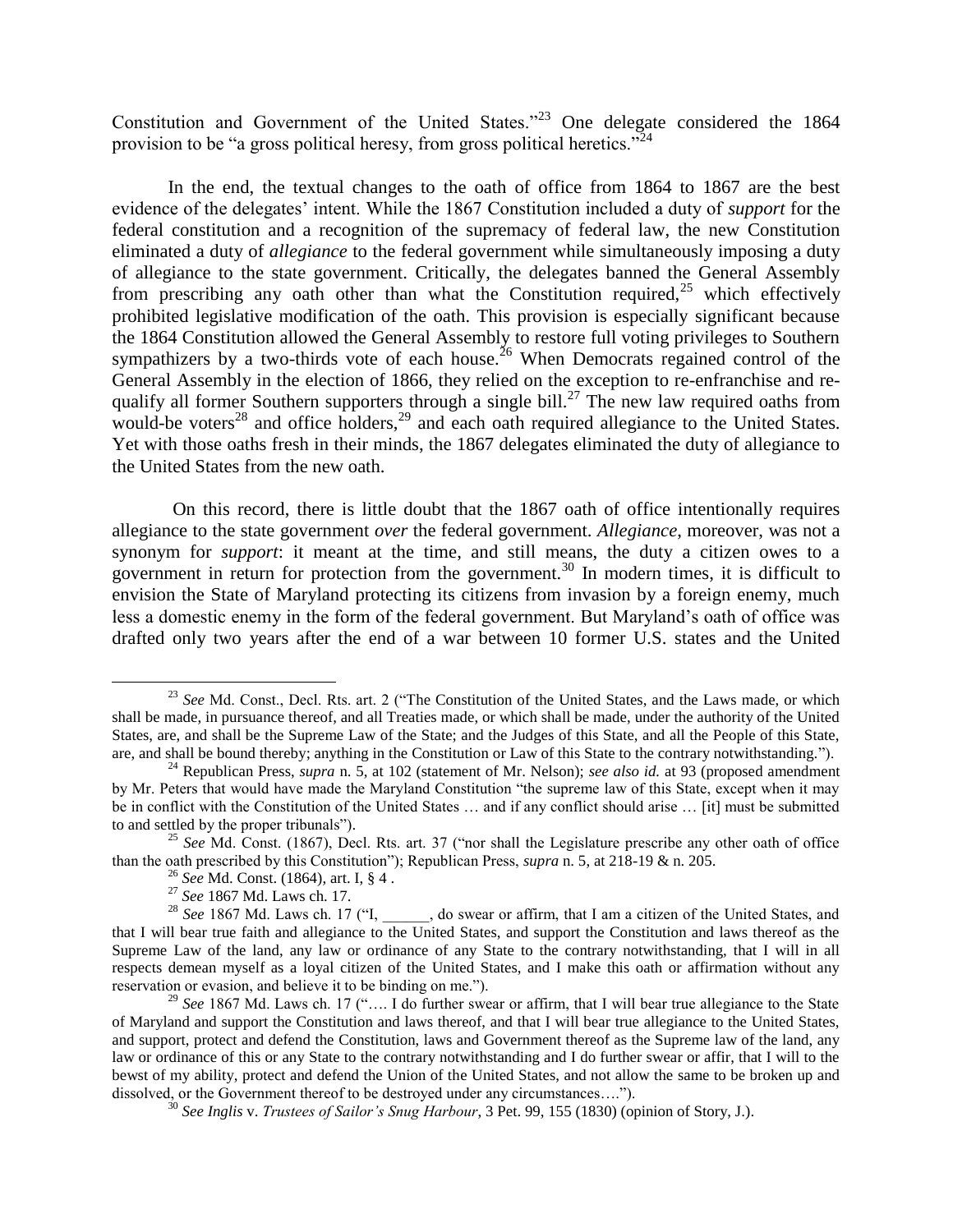States, and only six years after the Maryland General Assembly convened in special session to consider whether to secede from the United States. The session terminated irregularly when federal authorities arrested the disloyal members of the legislature, including a few who would later serve as delegates to the 1867 Convention. When those delegates provided that Maryland state officials owed "true allegiance" to Maryland, they were saying that in a belligerent confrontation between the state and federal governments, Maryland officials owed allegiance *to the state*.

#### **III. Defense Case**

The prosecution has labored to find insubordination as the motive for the 1867 oath when a simpler and happier theory is readily available. The 1867 delegates were indeed intending to eliminate the excesses of the 1864 Constitution, not because the delegates repudiated federal authority but because they reflected a majority of the state's populace, unlike their predecessors at the 1864 Convention. The 1864 excesses assuredly included the onerous "test oaths" from a constitution drafted and ratified in the throes of a bloody rebellion. These oaths were wholly unsuited to a re-united country now at peace, as the Supreme Court had seemingly concluded earlier that year. $31$ 

The 1867 delegates did not draft their oath of office from scratch. They adapted the oath from the form it took in the pre-War Constitution of 1851. That version provided: "I, A.B., do swear [or affirm, as the case may be] that I will support the Constitution of the United States, and that I will be faithful and bear true allegiance to the State of Maryland, and support the constitution and laws thereof  $\ldots$ <sup>32</sup> The first phrase tracks the language of a federal statute.<sup>33</sup> The second phrase, which the prosecution finds so offensive, was relatively common in the pre-War period, when the federal government's realm was miniscule in comparison to what it would become, and state governments were more significant in the lives of most citizens.

Before the War, the source and nature of national citizenship was uncertain. Some authorities argued that "there was no such thing as a citizen of the United States, except as that condition arose from citizenship of some state."<sup>34</sup> The Civil Rights Act of 1866 clarified national citizenship,<sup>35</sup> but the 1867 delegates were unsure about the Act's effect on state law.<sup>36</sup> The Fourteenth Amendment would end the uncertainty, but the amendment was not ratified until 1868. So when the 1867 delegates returned to the 1851 oath of office, they were not flouting federal law; they were re-establishing a venerable tradition in which state governments were the font of citizenship and the primary object of a citizen's allegiance. The delegates would have understood that allegiance to the national government flowed automatically from allegiance to one of the states that had formed the national government.<sup>37</sup>

<sup>31</sup> *See Cummings* v. *Missouri*, 71 U.S. 277 (1867).

 $32$  Md. Const. (1851), art. I, § 4.

 $33$  Now codified at  $4$  U.S.C. § 101.

<sup>34</sup> *United States* v. *Anthony*, 24 F. Cas. 829, 830 (C.C.N.D.N.Y. 1873).

<sup>35</sup> *See* 14 Stat. 27, § 1 (Apr. 9, 1866) ("all persons born in the United States and not subject to any foreign power, excluding Indians not taxed, are hereby declared to be citizens of the United States").

<sup>36</sup> *See*, *e.g.*, Republican Press, *supra* n[. 5,](#page-4-0) at 610 (statement of Mr. Ritchie).

<sup>37</sup> *See*, *e.g.*, Republican Press, *supra* n[. 5,](#page-4-0) at 288 (statement of Mr. Garey).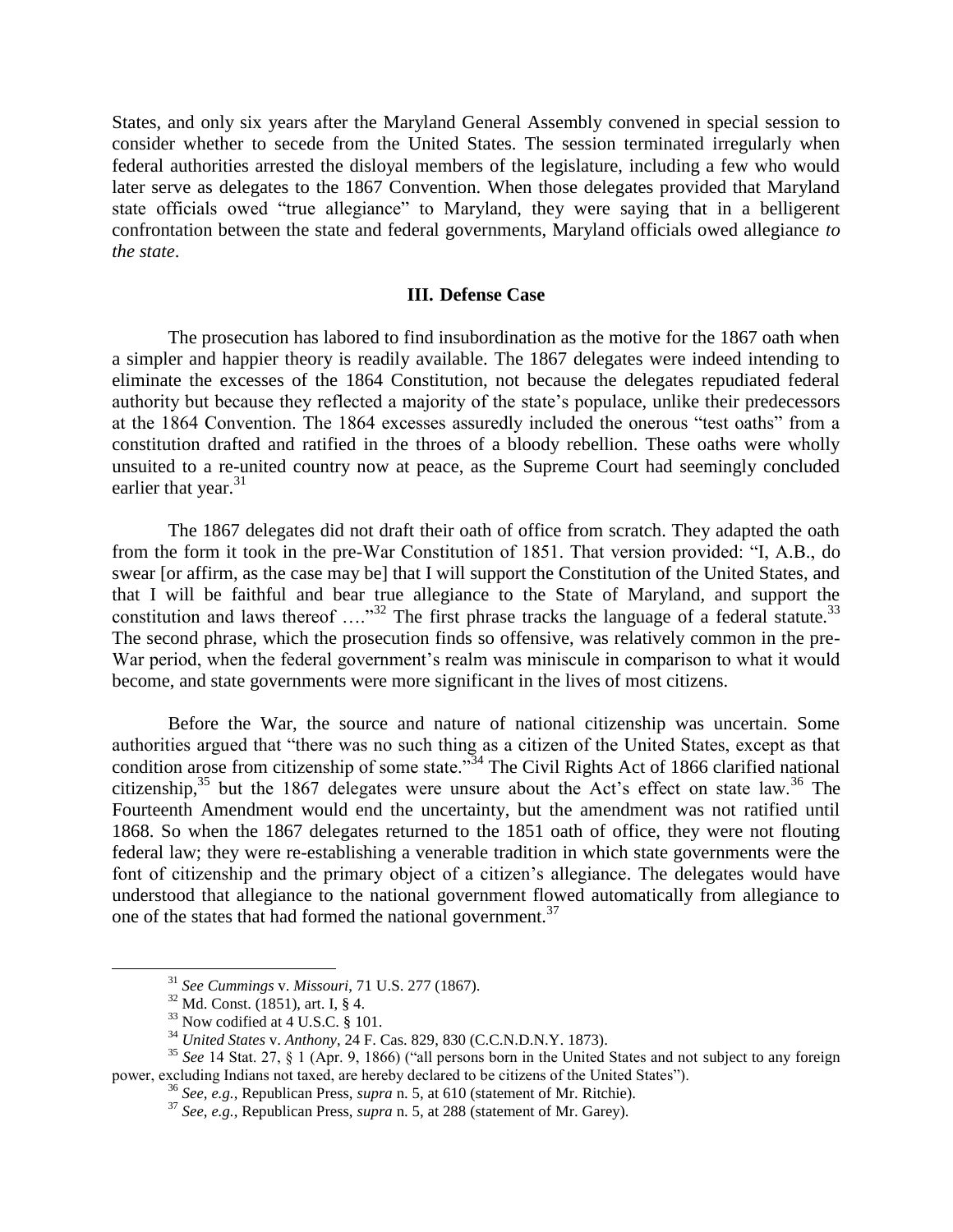Indeed, the focus on state allegiance in the Maryland oath is not unique. Four other states *currently* have comparable provisions.<sup>38</sup> Three of those states, Massachusetts, Rhode Island, and Vermont, could hardly be accused of Confederate sympathies.<sup>39</sup> These oaths do not repudiate the federal government; they merely articulate the historic view that state governments were the ultimate sovereigns, and that the states ceded some of their sovereignty to form the federal union.<sup>40</sup> That view was prominent at the time and it is not entirely stale today.<sup>41</sup>

Finally, the prosecution fails to mention sections of the 1867 Constitution that show the delegates' respect for federal law and authority. Most prominently, the delegates retained Article 2 of the Declaration of Rights, which then and now provides that "The Constitution of the United States, and the Laws made, or which shall be made, in pursuance thereof … are, and shall be the Supreme Law of the State; and the Judges of this State, and all the People of this State, are, and shall be bound thereby; anything in the Constitution or Law of this State to the contrary notwithstanding."<sup>42</sup> Some delegates may have objected to this provision,<sup>43</sup> but it became law and still stands at the gates of the state constitution as an unequivocal acknowledgment of deference to federal law. There is nothing insubordinate or rebellious about Article 2.

To be sure, the 1867 delegates were skeptical of federal power, and with good reason given their very recent personal experiences. But they were not rebels. They were all Democrats more by coalition than by ideology, and they cannot be blamed because the Republican party, still a small minority of the state's electorate, chose not to participate. Many delegates, and probably most, had never supported secession, even if they did not advocate for war. They were prominent men representing the people of a border state, and their Constitution balanced their constituents' honest divisions about the proper sphere of state and federal governments. The oath of office they bequeathed to generations of Maryland officials may evoke the state's complex history, but it is not subversive.

 $\overline{\phantom{a}}$ 

<sup>38</sup> *See* Ky. Const. § 228 ("I do solemnly swear (or affirm, as the case may be) that I will support the Constitution of the United States and the Constitution of this Commonwealth, and be faithful and true to the Commonwealth of Kentucky so long as I continue a citizen thereof …."); Mass. Const. art. VI, cl. 3 ("I, A. B. do solemnly swear, that I will bear true faith and allegiance to the Commonwealth of Massachusetts, and will support the constitution thereof…."); R.I. Const. art. III, § 3 ("You … do solemnly swear (or, affirm) to be true and faithful unto this state, and to support the Constitution of this state and of the United States …."); Vt. Const. ch. II, § 56 ("You \_\_\_\_\_\_\_\_\_\_ do solemnly swear (or affirm) that you will be true and faithful to the State of Vermont, and that you will not, directly or indirectly, do any act or thing injurious to the Constitution or Government thereof ….").

<sup>&</sup>lt;sup>39</sup> The fourth, Kentucky, was a border state like Maryland. Kentucky's oath of office apparently dates from Kentucky's 1849 Constitutional Convention. By one measure, it is even more anachronistic than Maryland's: it still requires that Kentucky officials swear they have "not fought a duel with deadly weapons." *See* Ky. Const. § 228. Kentucky re-considered the oath in its Convention of 1890 and decided to retain it; the dueling provision was debated extensively but the author found no meaningful debate concerning the hierarchy of state vs. federal allegiance. *See*, *e.g.*, IV Official Report of the Proceedings and Debates of the Convention Assembled at Frankfort 4690-98 (1890).

<sup>&</sup>lt;sup>40</sup> This view, known as the "compact theory," has been reflected in every version of the Maryland Constitution and it still resides in Article 1 of the state's Declaration of Rights. Its meaning is not entirely clear, as the 1867 delegates themselves discussed. *See* Republican Press, *supra* n. [5,](#page-4-0) at 88-90.

<sup>41</sup> *See* Federalist No. 45 (Madison); U.S. Const. amend. X; *Murphy* v. *Nat'l Collegiate Athletic Ass'n*, 138 S. Ct. 1461, 1476-77 (2018).

<sup>42</sup> *See* Md. Const., Decl. Rts. art. 2.

<sup>43</sup> Republican Press, *supra* n. [5,](#page-4-0) at 93, 102, 104.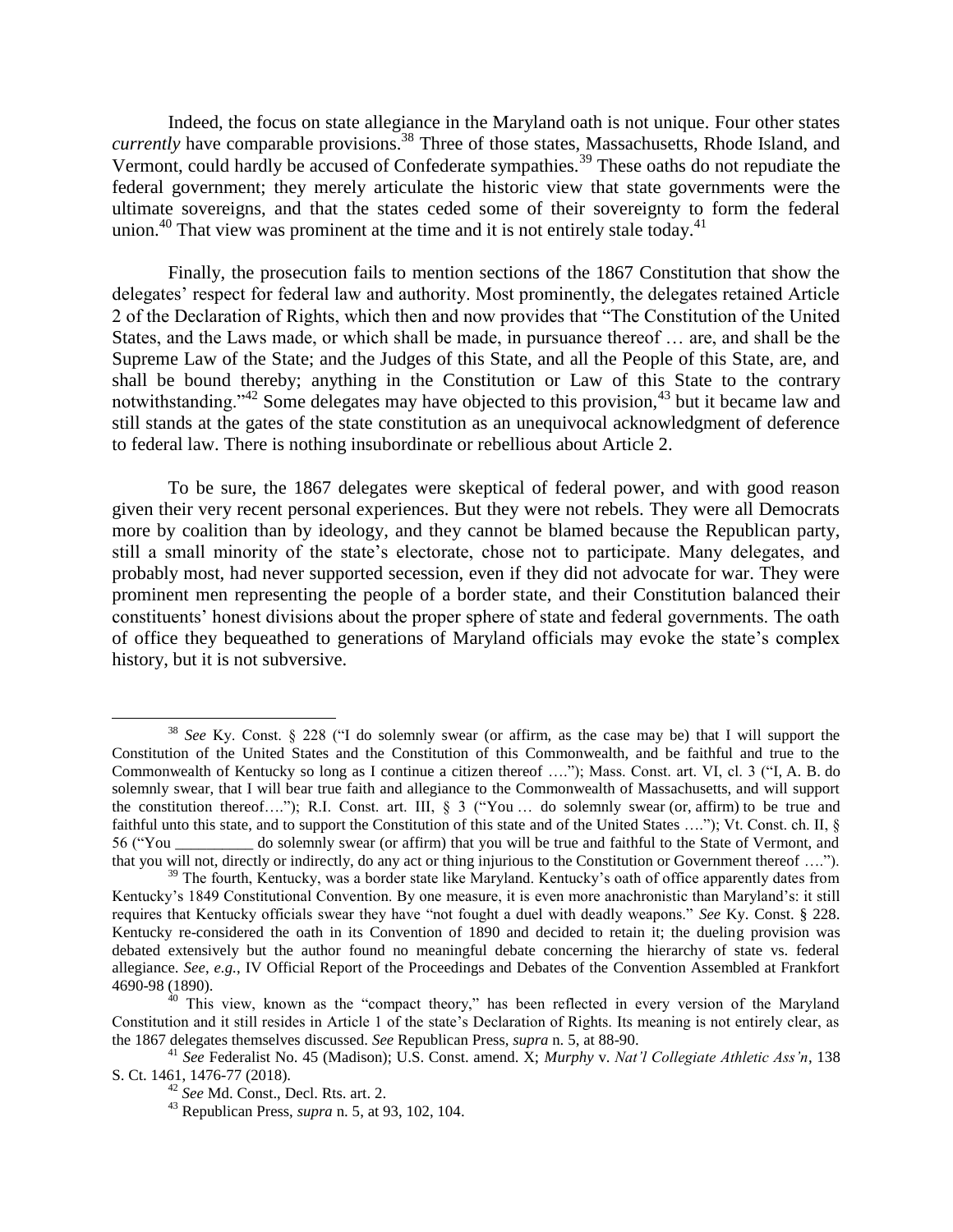#### **IV. Verdict**

The author finds by a preponderance of the evidence that the original intent of Maryland's oath of office was recalcitrant, reactionary, and rebellious. The weight of the evidence establishes that the delegates had a clear motive to advance state interests over federal whenever they could reasonably do so. They acted consistent with that motive by eliminating the duty of federal allegiance as it appeared in the 1864 Constitution's oath of office. The omission is conspicuous in light of the legislatively modified version of the oath enacted only a few months before the 1867 Convention; that version also included a duty of federal allegiance that did not appear in the 1867 text.

The defense position essentially argues that the delegates, with minimal forethought, adopted the pre-War version of the oath once the War's termination eliminated the need for public expressions of loyalty to the United States. This seems implausible. One could argue that the 1867 Convention delegates were disproportionately conservative and homogenous (or worse), but not that they were ignorant of political issues or cavalier about their Convention tasks. Over 40 delegates were lawyers. Many had served as officials or legislators in the state and federal governments. For at least a decade their lives had been dominated by questions of loyalty. All of them probably knew Marylanders who died fighting on both sides of the War.

The oath of office should have been a major issue at the 1867 Convention given the continuing divisions in the state about the proper role of Southern supporters in the post-War environment. Indeed, right at the outset of the Convention, the delegates struggled with the text of their own oath, likely because many could not legitimately take the oath written into the 1864 Constitution.<sup>44</sup>

The delegates were astute enough to understand that the Civil War signaled a major shift in power from the states to the federal government. How far that shift would go was uncertain, but the Thirteenth Amendment and the Civil Rights Act of 1866 were on the books, the Fourteenth Amendment was well on the way to ratification, and the Fifteenth Amendment was foreseeable in spirit if not in text. The first sentence of the Fourteenth Amendment would soon establish that all persons born or naturalized in the United States "are citizens of the United States and the State wherein they reside." It would have been extraordinary if the delegates had not considered the hierarchy of allegiances to state and federal governments in these times.

For all these reasons, the 1867 delegates must have been highly sensitive to the text of the oath of office. The absence of debate likely means that the delegates uniformly supported the text as introduced, not that they failed to consider the significance of eliminating a requirement of allegiance to the federal government. And although four other states have loyalty oaths that favor state interests over federal, Maryland's is the only one that emerged immediately after the Civil War, when oath-making was a paramount issue. The delegates' bitter experience during the War with arbitrary detention, federal occupation, and military policing of the polls, combined with

 $\overline{\phantom{a}}$ 

<sup>44</sup> *See* Republican Press, *supra* n. [5,](#page-4-0) at 16 n.70; Perlman, *supra* n. 10, at 8-10, 49. The law authorizing the convention required its delegates to take an oath "in the form prescribed by law for members of the House of Delegates," 1867 Md. Laws ch. 327, § 5, and the oath the delegates took at the Convention was much more deferential to the federal government than the oath they would later include in the constitutional text. *See id.*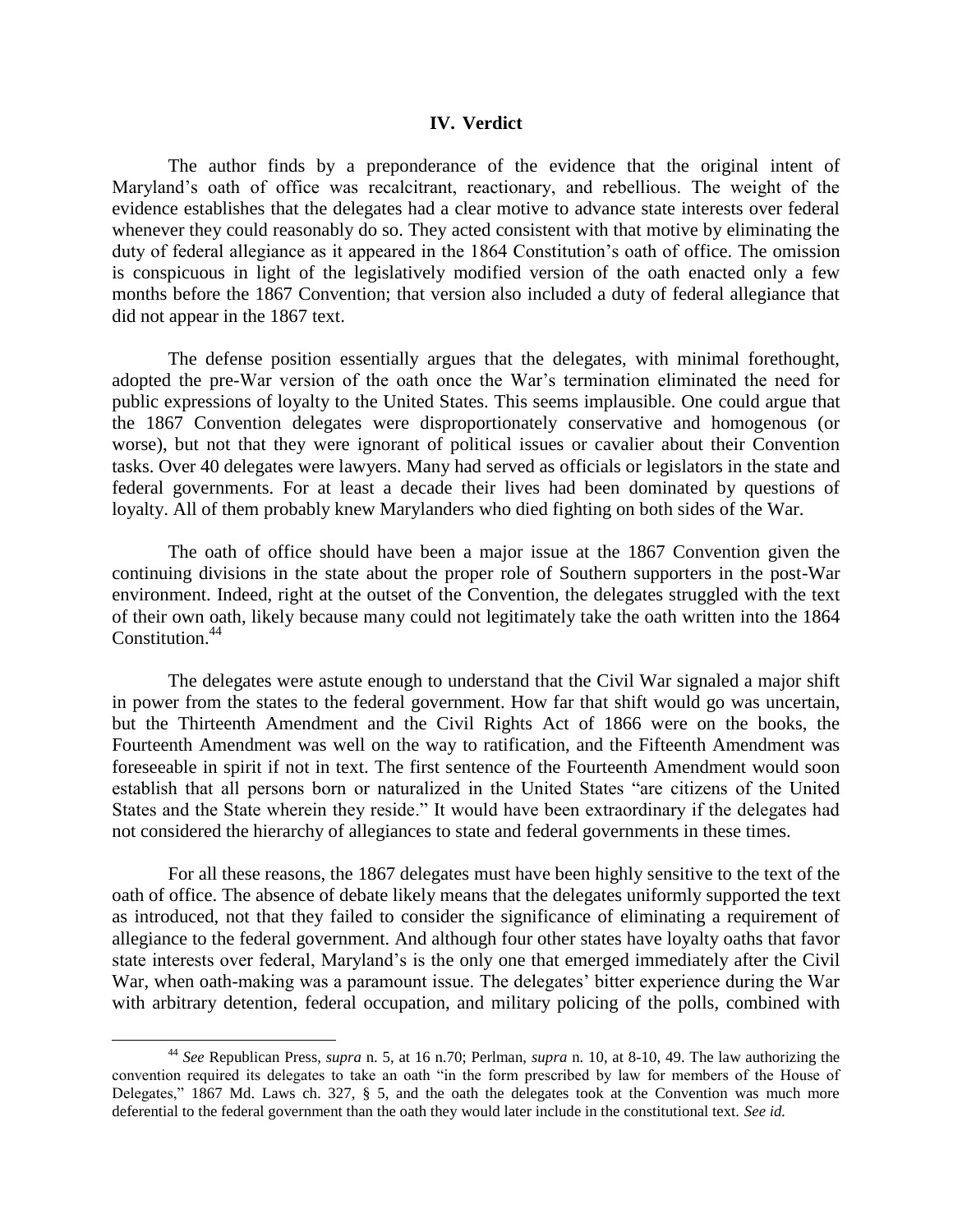their distaste for a Republican Congress with a radical agenda, would have soured the Democratic delegates on swearing allegiance to the federal government.

In sum, the delegates knew what they were doing when they eliminated all the federalloyalty provisions from the oath (except the one required by the federal constitution), and simultaneously required state officials to give their allegiance and faith to the state government alone. What they were doing was tweaking the federal authoritarians who had caused so much turmoil in wartime Maryland and who looked to be embracing similar tactics in reconstructing the peacetime South.

So, Newly Elected Maryland Official: please stand between the Maryland and U.S. flags, raise your right hand, and repeat after me. Palm forward and fingers together, please.

**\*** John J. Connolly has served on the Board of Directors of the Library Company of the Baltimore Bar since 1996. John is a Partner with Zuckerman Spaeder. After graduating from the University of Maryland School of Law, J.D., with honors, 1991, he clerked for the Honorable Lawrence F. Rodowsky, Court of Appeals of Maryland.

## **Recollections With Rob**

Rob Ross Hendrickson is a Member of Boyd, Benson & Hendrickson, which, along with its predecessor firms, began operation in 1930. Mr. Hendrickson was admitted to the Maryland Bar in 1969 and has been a member of the Bar Library Board of Directors since 2009. The following is the first in what I hope will be a continuing series of contributions by Mr. Hendrickson. When I think of Rob I think of the tag line for Farmers Insurance "We know a thing or two because we've seen a thing or two." He has indeed seen a thing or two and how much fun will it be hearing about it.

## **A Tough Cookie**

J. Cookman Boyd, Jr., known widely as "Cookie," no little personage himself, was rated a pale version of his father of the same formal name by those who experienced both generations' vigorous advocacy in the Courts and in civic affairs (Senior's legendary "Mary Ann" uproar still rings in the ears of old Baltimoreans as does his building the  $33<sup>rd</sup>$  St. stadium that brought Navy football here; Son was co-responsible for the Science Center). I did not know the father, but practiced law under, next to and with the son for 20 years. To say he had "presence" was certainly no understatement and his eloquence and trial skills were wellknown.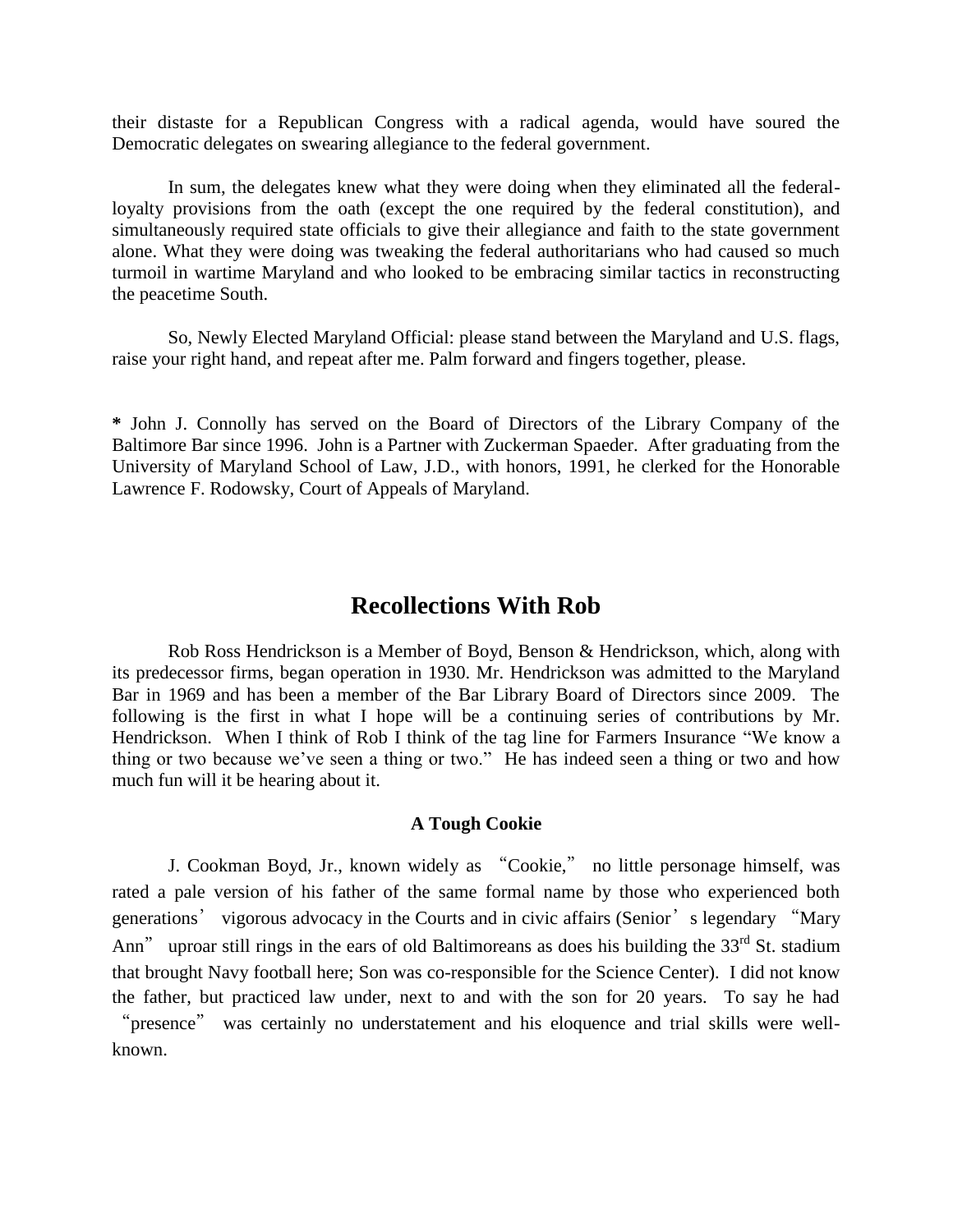Employment of "local counsel" was the rule, in both the Federal Courts and parochially most counties in Maryland. This was not a strict requirement by rule or convention, but good sense, as deviations, even when contrary only to custom, could result in an unhappy outcome. Also, there almost was a division among the Bar – those who never went to Court; those who did but didn't do appellate work; those who practiced in the State trial courts and never in the federal; and those few who appeared in all the federal and State courts, trial and appellate. Cookman did the last and thereby served as counsel and local counsel in many matters in both. In those days, local counsel appeared literally and in person at all proceedings, most times with little to do other than sign and file papers and dine with the out-of-town pro hac vices.

Our U.S. District Court had developed a reputation as a good place to try patent suits and with diversity jurisdiction, many were brought here and Cookman got his share as local counsel. These trials tended to be complex and lengthy. Cookman suffered from insomnia all his life and as he sat at counsel table in one endless case tried before his dear friend Judge Dorsey Watkins, with out-of-town lawyers arguing their complex positions at great length, it caught up to him. Discreetly, he had wandered unnoticed to the empty jury box and fallen promptly to sleep. Opposing New York counsel, on his toes pressing points to the judge with all his might and great sense-of-self, suddenly looked over and seeing this, loudly expressed his outrage at this perceived slight to his learned oration. "Look at Mr. Boyd! He's gone to sleep!" he howled. Cookman did not stir.

Judge Watkins merely glanced over to the jury box, smiled his little grin and in his characteristic kindly way informed indignant counsel that he needn't take any offense since, in the judge's words "Mr. Boyd has fallen asleep in better courtrooms than this. Please proceed."

Rob Ross Hendrickson

# **You Want It – You Got It**

Recently, a law clerk for a judge in Baltimore City (obviously it would be inappropriate to say who or what court they sit on) inquired as to whether "Gunshot Wounds: Practical Aspects of Firearms, Ballistics, and Forensic Techniques,"3rd ed. by [Vincent J.M. DiMaio](https://www.amazon.com/s/ref=dp_byline_sr_book_1?ie=UTF8&field-author=Vincent+J.M.+DiMaio++M.D.&text=Vincent+J.M.+DiMaio++M.D.&sort=relevancerank&search-alias=books)  [M.D](https://www.amazon.com/s/ref=dp_byline_sr_book_1?ie=UTF8&field-author=Vincent+J.M.+DiMaio++M.D.&text=Vincent+J.M.+DiMaio++M.D.&sort=relevancerank&search-alias=books). was part of the collections of the Library. After being informed that it was not, they asked whether it could be obtained through interlibrary loan. A quick check found that it was unavailable in some systems and a not for loan in others. My next thought was to check Amazon where it was not only available, but with expedited delivery could be at the Library in a matter of days, which, in fact, it was.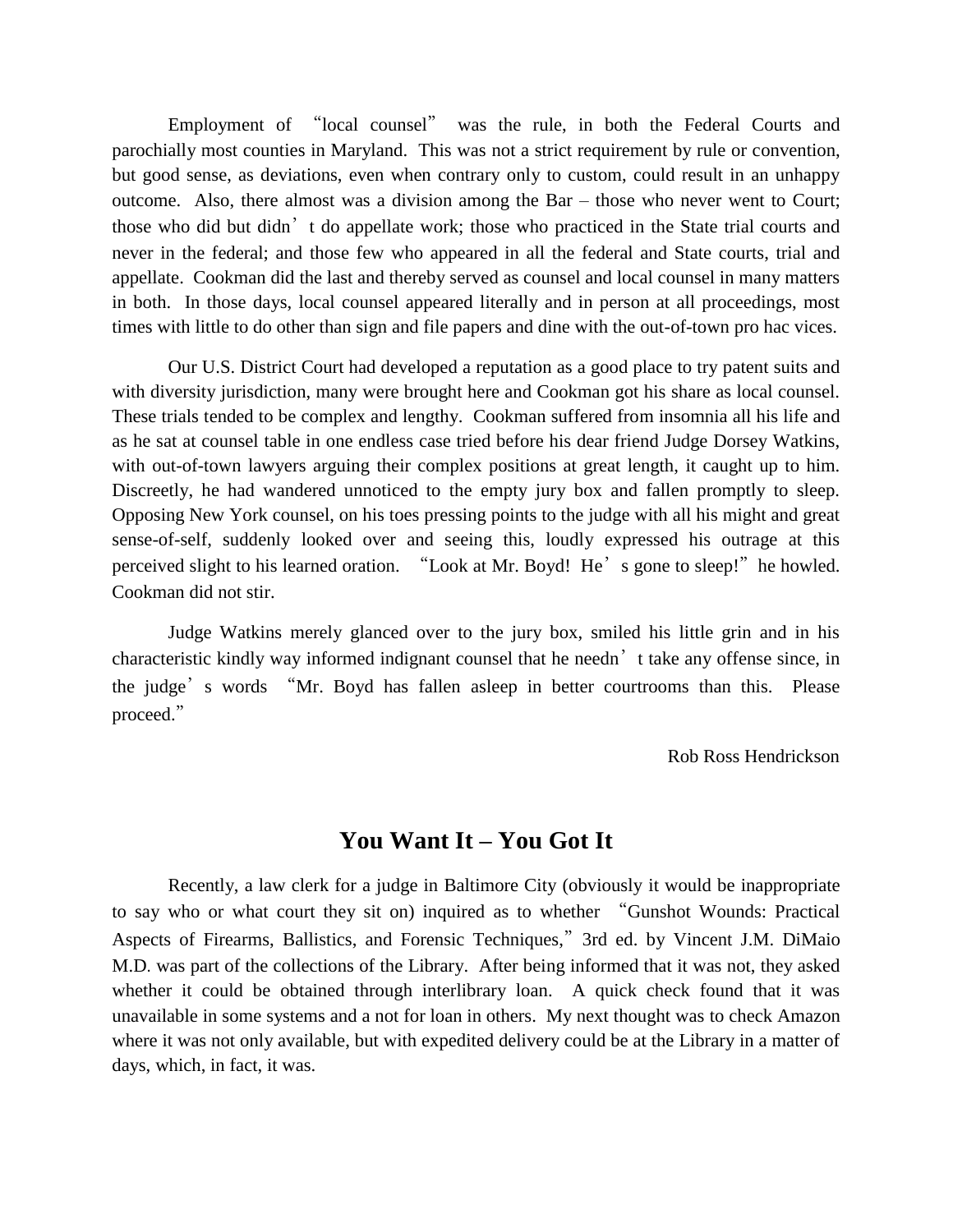That is who we are. We are the place that either has it or, not having it, the place that is going to get it for you. Think of the Library as a first option rather than a last resort and I guarantee that your informational needs are going to be taken care of and your case and day are going to go a whole lot smoother.

# **A Trip Down Memory Lane – The LSAT**

How many of you remember that grand experience known as the Law School Admission Test? In one form or another, it dates back to 1948. My recollection is from 1980, although the date is about the only thing I can remember about it. I have a feeling the same will not be true of my daughter May who took her LSAT yesterday.

When I picked her up I wondered but did not ask how it went. After having picked up a great many standardized test takers over the years I knew 1) they really did not want to talk about it and 2) how does anyone really know how they did. Well, this time it was a little different. "Guess what happened, I was asked?" Love those questions, the ones where you have absolutely no possibility of knowing and where you are left to respond with the obligatory "What"? "Well, instead of a written test they gave us tablets to use, and about five questions in, I am on a roll, and my tablet goes blank. So did the tablet of another person taking the test who is crying pretty badly. After about ten minutes they get it back up, but of course the clock on the screen has been running the whole time. Not feeling real good, but, what are you going to do. The proctor says they will make it right. The rest of the test I keep waiting for it to shut down again, but, it doesn't. It does for the other person, who is now hysterical. They leave and do not come back."

This morning my daughter called the testing folks who assured her all would be made right and she had the option of a scoring adjustment or a retest. They said they would be in touch with her soon to evaluate everything with her.

I do not know what the end result will be, but I would like May and all of you to know how proud I am of her. She was calm in the face of tremendous adversity and soldiered on doing the best she could with the situation that she was thrust into. The sadness she expressed in the car to me was not for herself, but for her fellow test taker. Her anger was not so much directed at the providers of the test, who "did what they could and were very nice," but at other test takers who had so very little empathy for their distraught fellow and who voiced their opinion that they were entitled to bonus points for having to endure it all.

As far as I am concerned, regardless of what happens from here, May passed the most important tests that she was faced with yesterday with the highest of grades.

Joe Bennett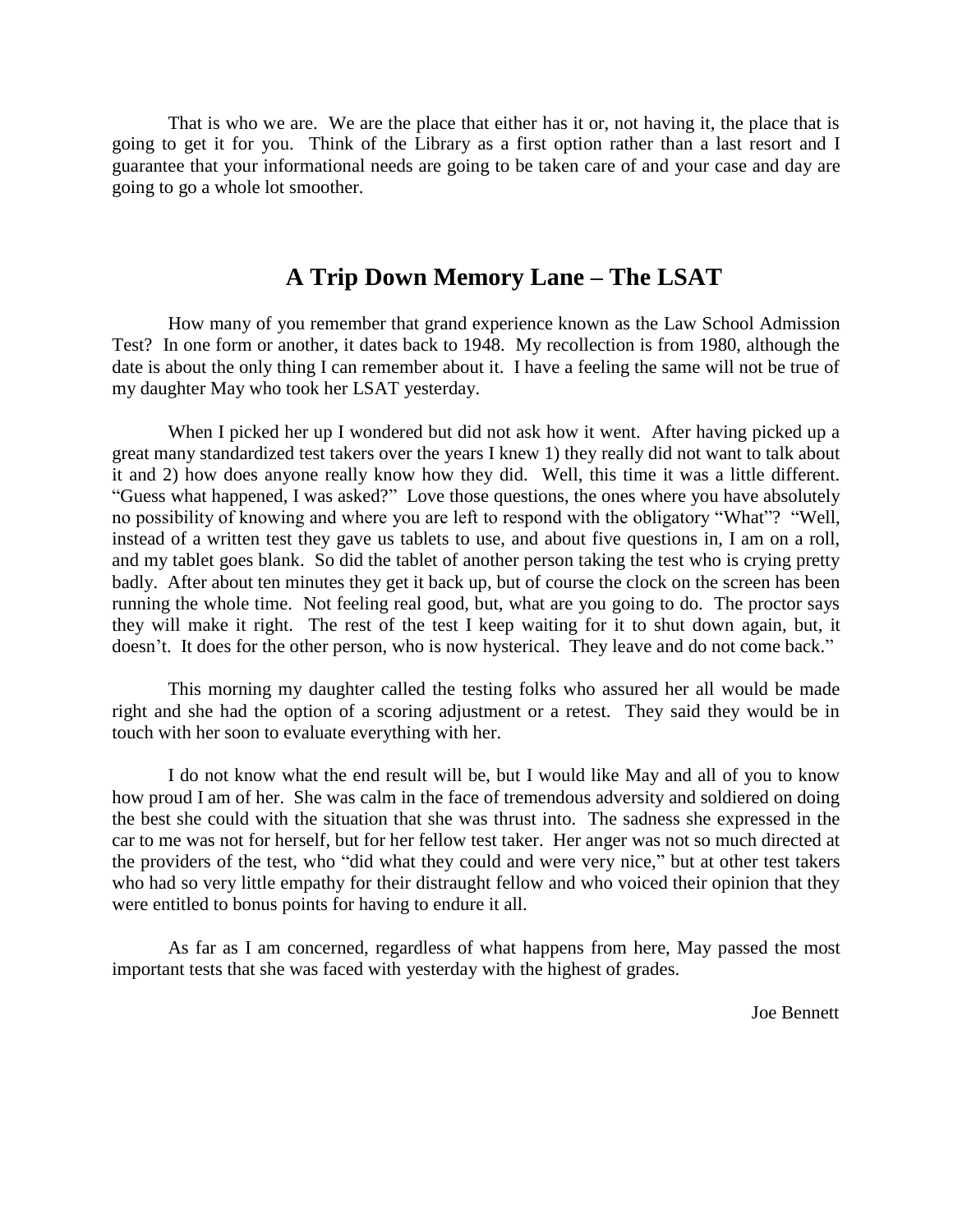# **You Want It – You Got It – The Sequel**

One of my favorite expressions I like to use with regards to the Bar Library is "Why buy it from them when you can borrow it from us." Recently, the Library received *Maryland Rules Commentary* ( $5<sup>th</sup>$  Edition). The following description is from the web site of the publisher:

"**Maryland Rules Commentary** is the only annotated collection of the Maryland circuit court rules by the framers who actually drafted and amended them. Expert commentary and legal analysis, historical notes, cross-references to associated rules, and relevant citations to legal authority help you navigate through Maryland's complex civil court system."

Anyone who has ever used this marvelous work is familiar with how useful and valuable it truly is. It sells for \$199.00, so, when you consider that a Bar Library membership is \$250.00, using this work alone, say, in your own office after you have borrowed it, you will be just about there in getting your "money's worth" out of your membership. I would like to continue talking to you about the value of a Bar Library membership, but, I have to go. More books to catalog, which, by the way, may be borrowed as well. First up, President of the Board Mr. George Liebmann's 2019-2020 edition of *Maryland Practice: Civil Procedure Forms*. Would you believe, even before I finished cataloging *Maryland Practice*, the courier dropped off *Maryland Divorce and Separation Law*, 10<sup>th</sup> edition, which is available to MSBA members for \$295.00, and yes you are right. That one book, which may be borrowed from the Bar Library, is more than a Library membership.

# **Trivia Corner**

I thought it might be a little fun if each issue of the *Advance Sheet* contained a trivia question dealing with the law. Being a fairly regular watcher of Jeopardy, and aware of how many lawyers the show attracts as contestants, I think that many of you might be up to the challenge. Regrettably, the only thing in it for you will be bragging rights. Whoever is first to email me at [jwbennett@barlib.org](mailto:jwbennett@barlib.org) with the correct answer will be disclosed in the next issue of the newsletter. So, good luck to all. The question is simply - The following quoted language is from where:

"Then there are the many names, celebrated for one reason or another, that have sparked the diamond and its environs and that have provided tinder for recaptured thrills, for reminiscence and comparisons, and for conversation and anticipation in-season and off-season: Ty Cobb, Babe Ruth, Tris Speaker, Walter Johnson, Henry Chadwick, Eddie Collins, Lou Gehrig, Grover Cleveland Alexander, Rogers Hornsby, Harry Hooper, Goose Goslin, Jackie Robinson, Honus Wagner, Joe McCarthy, John McGraw, Deacon Phillippe, Rube Marquard, Christy Mathewson, Tommy Leach, Big Ed Delahanty, Davy Jones, Germany Schaefer, King Kelly, Big Dan Brouthers, Wahoo Sam Crawford, Wee Willie Keeler, Big Ed Walsh, Jimmy Austin, Fred Snodgrass, Satchel Paige, Hugh Jennings, Fred Merkle, Iron Man McGinnity, Three-Finger Brown, Harry and Stan Coveleski, Connie Mack, Al Bridwell, Red Ruffing, Amos Rusie, Cy Young, Smokey Joe Wood, Chief Meyers, Chief Bender, Bill Klem, Hans Lobert, Johnny Evers,